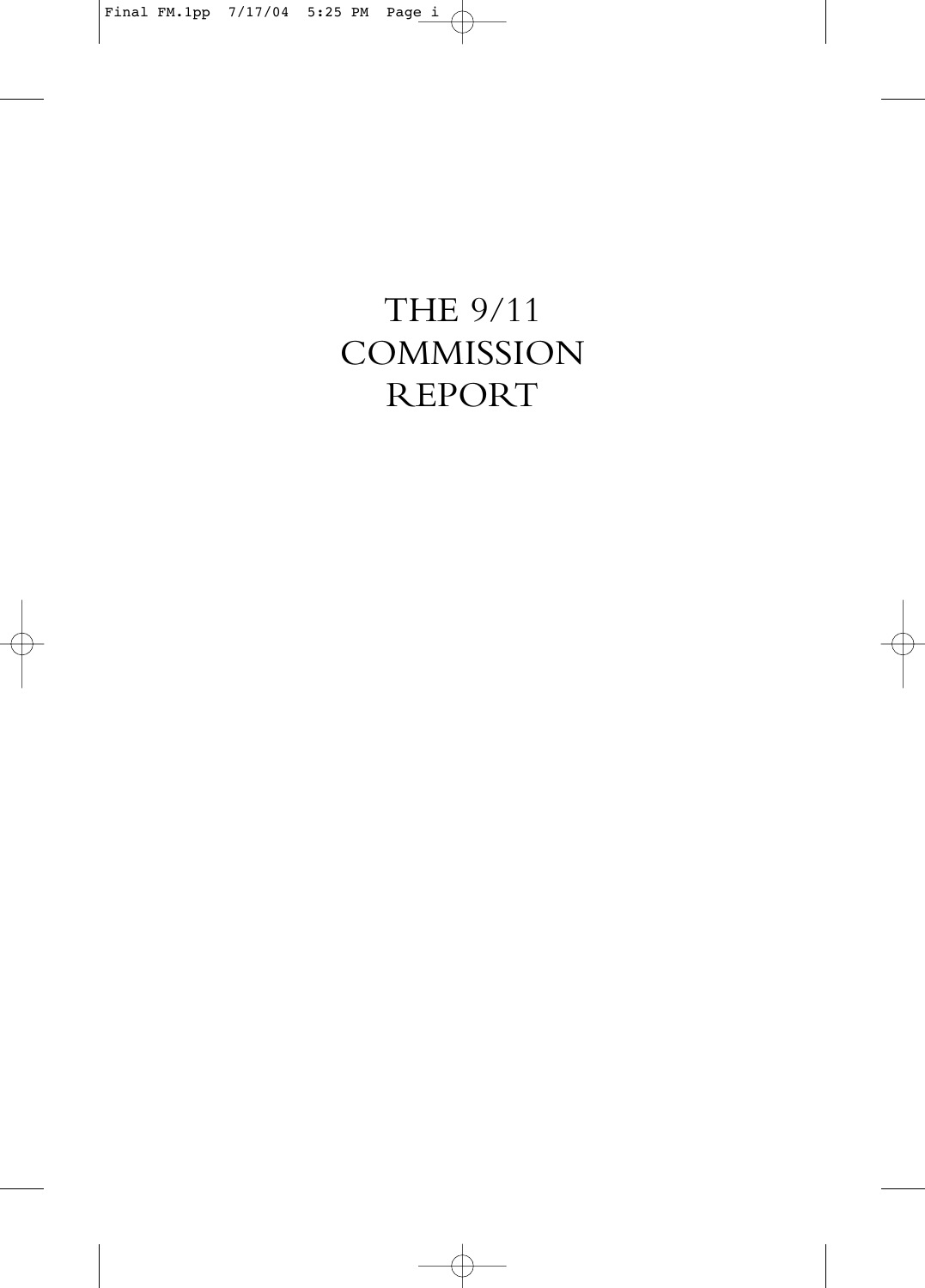### **CONTENTS**

*List of Illustrations and Tables ix Member List xi Staff List xiii–xiv Preface xv*

### 1. "WE HAVE SOME PLANES" 1

- 1.1 Inside the Four Flights 1
- 1.2 Improvising a Homeland Defense 14
- 1.3 National Crisis Management 35

# 2. THE FOUNDATION OF THE NEW TERRORISM 47<br>2.1 A Declaration of War 47

- A Declaration of War 47
- 2.2 Bin Ladin's Appeal in the Islamic World 48
- 2.3 The Rise of Bin Ladin and al Qaeda (1988–1992) 55
- 2.4 Building an Organization, Declaring War on the United States (1992–1996) 59
- 2.5 Al Qaeda's Renewal in Afghanistan (1996–1998) 63

# 3. COUNTERTERRORISM EVOLVES 71

- From the Old Terrorism to the New: The First World Trade Center Bombing 71
- 3.2 Adaptation—and Nonadaptation in the Law Enforcement Community 73
- 3.3 . . . and in the Federal Aviation Administration 82
- 3.4 . . . and in the Intelligence Community 86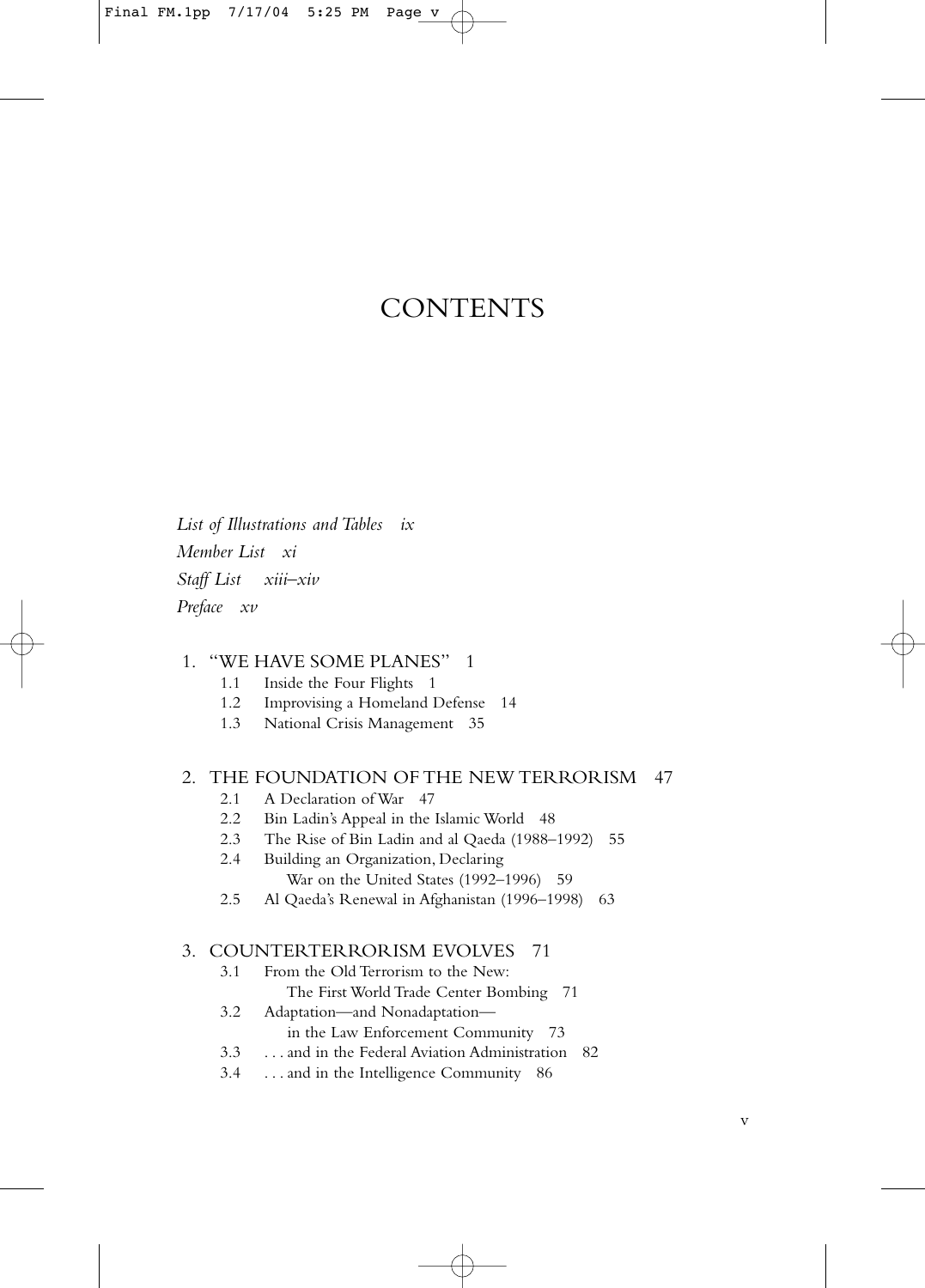- 3.5 . . . and in the State Department and the Defense Department 93
- 3.6 . . . and in the White House 98
- 3.7 . . . and in the Congress 102

#### 4. RESPONSES TO AL QAEDA'S INITIAL ASSAULTS 108

- 4.1 Before the Bombings in Kenya and Tanzania 108
- 4.2 Crisis:August 1998 115
- 4.3 Diplomacy 121
- 4.4 Covert Action 126
- 4.5 Searching for Fresh Options 134

#### 5. AL QAEDA AIMS AT THE AMERICAN HOMELAND 145

- 5.1 Terrorist Entrepreneurs 145
- 5.2 The "Planes Operation" 153
- 5.3 The Hamburg Contingent 160
- 5.4 A Money Trail? 169

### 6. FROM THREAT TO THREAT 174

- 6.1 The Millennium Crisis 174
- 6.2 Post-Crisis Reflection:Agenda for 2000 182
- 6.3 The Attack on the USS *Cole* 190
- 6.4 Change and Continuity 198
- 6.5 The New Administration's Approach 203

#### 7. THE ATTACK LOOMS 215

- 7.1 First Arrivals in California 215
- 7.2 The 9/11 Pilots in the United States 223
- 7.3 Assembling the Teams 231
- 7.4 Final Strategies and Tactics 241

#### 8. "THE SYSTEM WAS BLINKING RED" 254

- 8.1 The Summer of Threat 254
- 8.2 Late Leads—Mihdhar, Moussaoui, and KSM 266

#### 9. HEROISM AND HORROR 278

- 9.1 Preparedness as of September 11 278
- 9.2 September 11, 2001 285
- 9.3 Emergency Response at the Pentagon 311
- 9.4 Analysis 315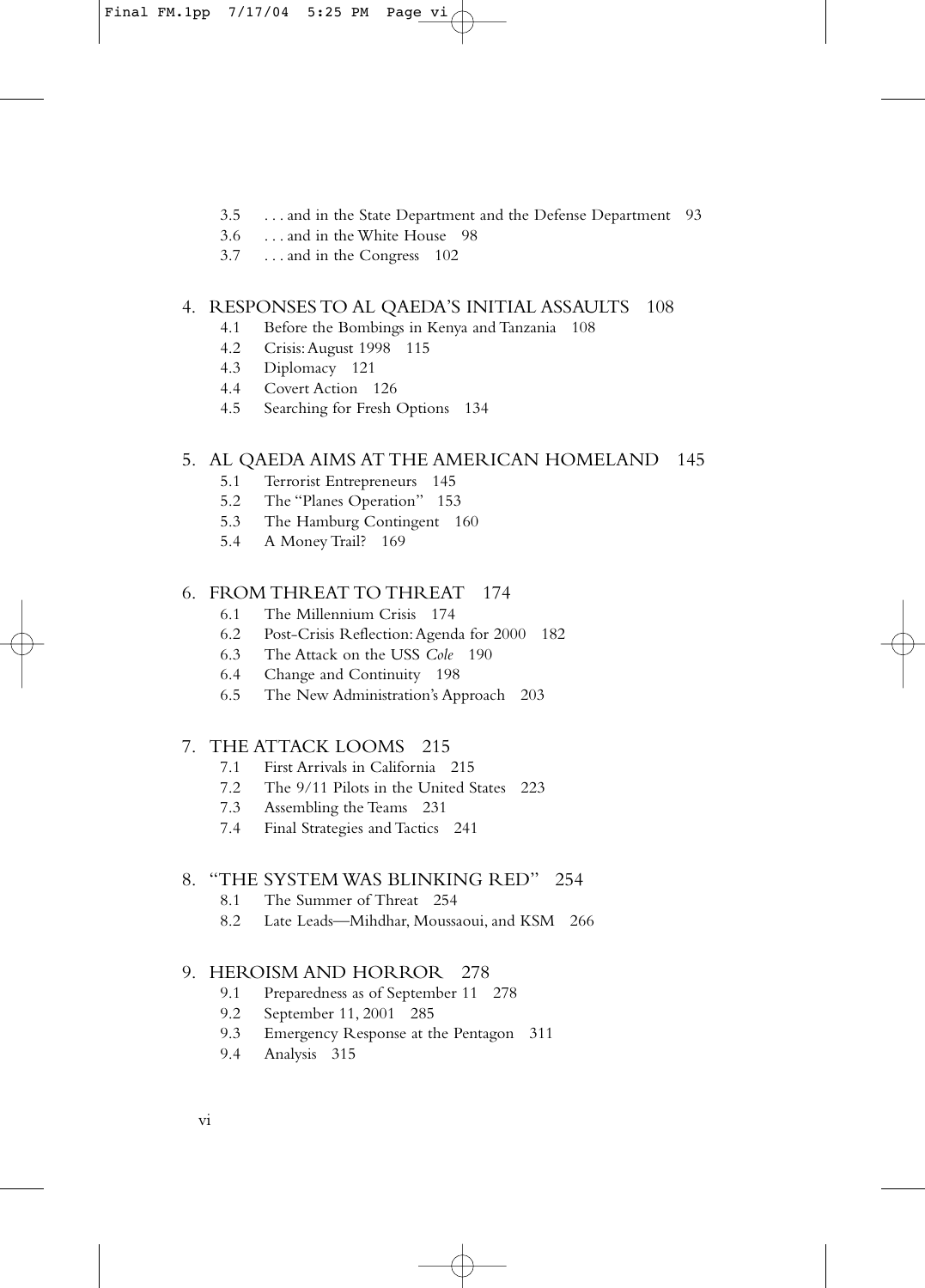#### 10. WARTIME 325

- 10.1 Immediate Responses at Home 326
- 10.2 Planning for War 330
- 10.3 "Phase Two" and the Question of Iraq 334

#### 11. FORESIGHT—AND HINDSIGHT 339

- 11.1 Imagination 339
- 11.2 Policy 348
- 11.3 Capabilities 350
- 11.4 Management 353

#### 12. WHAT TO DO? A GLOBAL STRATEGY 361

- 12.1 Reflecting on a Generational Challenge 361
- 12.2 Attack Terrorists and Their Organizations 365
- 12.3 Prevent the Continued Growth of Islamist Terrorism 374
- 12.4 Protect against and Prepare for Terrorist Attacks 383

#### 13. HOW TO DO IT? A DIFFERENT WAY OF ORGANIZING THE GOVERNMENT 399

- 13.1 Unity of Effort across the Foreign-Domestic Divide 400
- 13.2 Unity of Effort in the Intelligence Community 407
- 13.3 Unity of Effort in Sharing Information 416
- 13.4 Unity of Effort in the Congress 419
- 13.5 Organizing America's Defenses in the United States 423

*Appendix A: Common Abbreviations* 429

*Appendix B:Table of Names* 431

*Appendix C: Commission Hearings* 439

*Notes* 449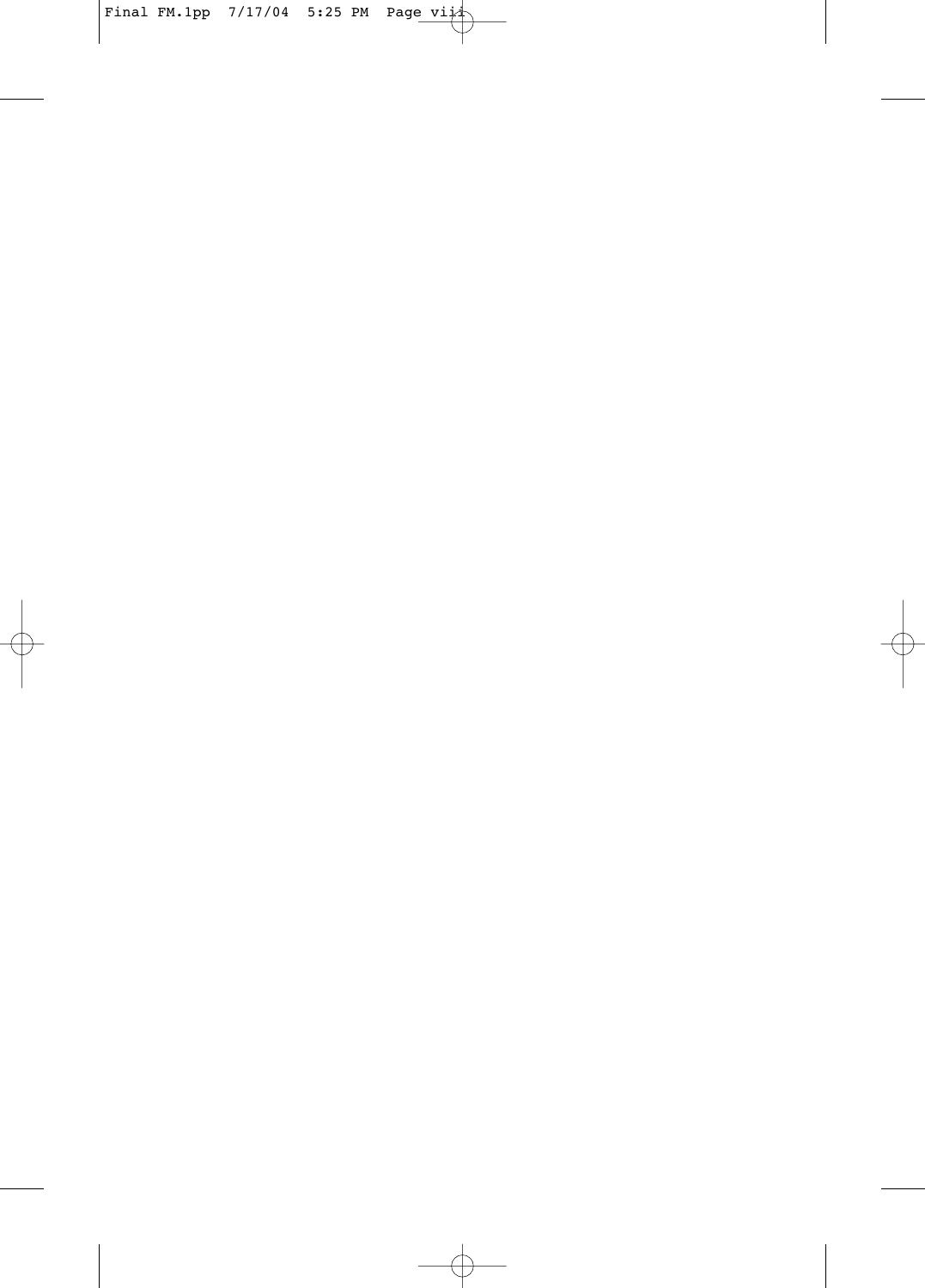# LIST OF ILLUSTRATIONS AND TABLES

| p. 15      | FAA Air Traffic Control Centers                                   |
|------------|-------------------------------------------------------------------|
| p. 15      | Reporting structure, Northeast Air Defense Sector                 |
| p. 32–33   | Flight paths and timelines                                        |
| p. 49      | Usama Bin Ladin                                                   |
| p. 64      | Map of Afghanistan                                                |
| p. 148     | Khalid Sheikh Mohammed                                            |
| p. 238–239 | The 9/11 hijackers                                                |
| p. 279     | The World Trade Center Complex as of 9/11                         |
| p. 284     | The World Trade Center radio repeater system                      |
| p. 288     | The World Trade Center North Tower stairwell with deviations      |
| p. 312     | The Twin Towers following the impact of American Airlines         |
|            | Flight 11 and United Airlines Flight 175                          |
| p. 313     | The Pentagon after being struck by American Airlines Flight 77    |
| p. 313     | American Airlines Flight 93 crash site, Shanksville, Pennsylvania |
| p. 413     | Unity of effort in managing intelligence                          |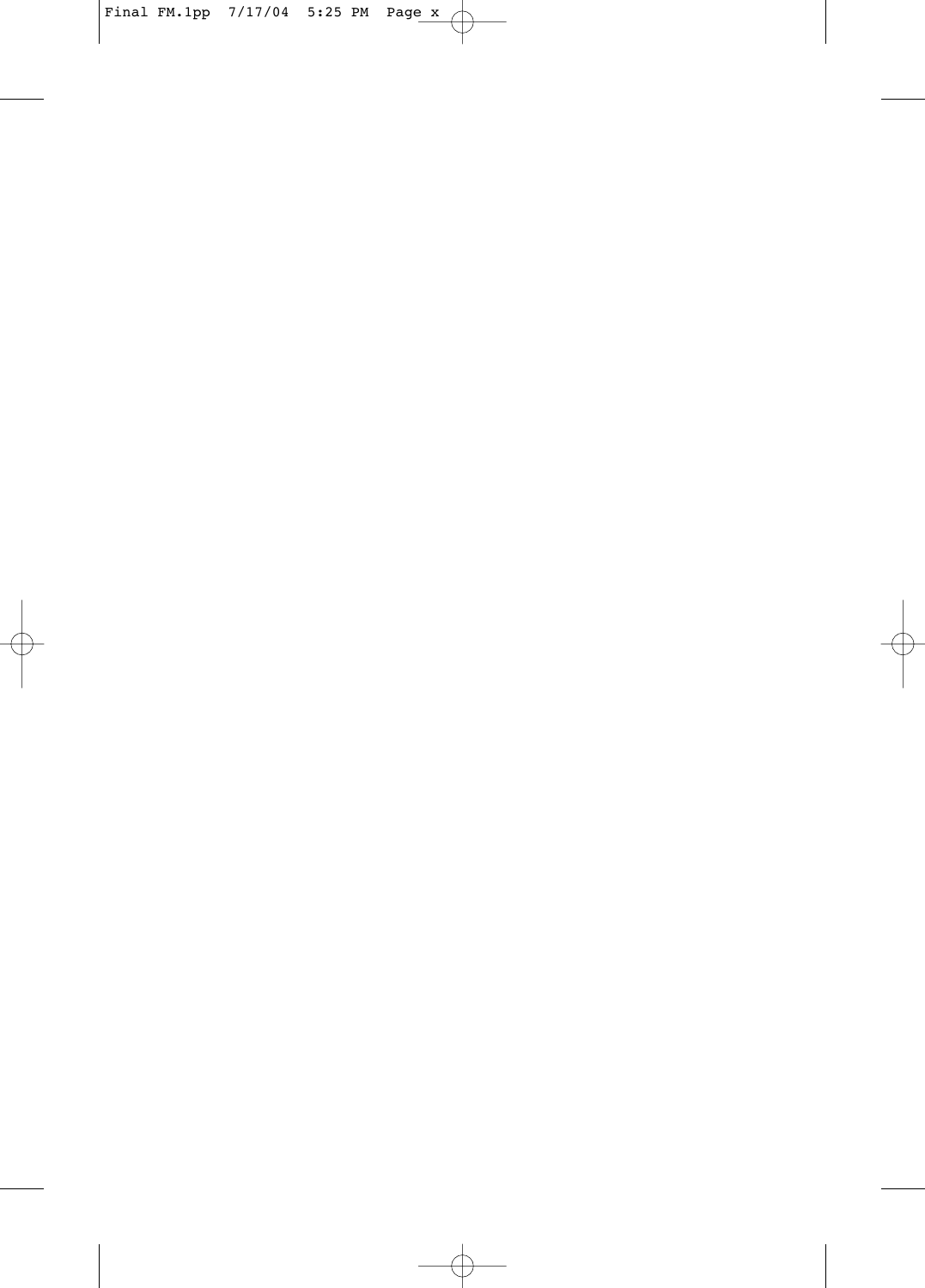

### **COMMISSION** MEMBERS

 $H$ / Cen

Thomas H. Kean CHAIR

Richard Ben-Veniste

Lee H. Hamilton

vice chair

Bob Kerrey

Fred F. Fielding

John F. Lehman

/*c*mie

Slade Gorton

Jamie S. Gorelick Timothy J. Roemer

James R.Thompson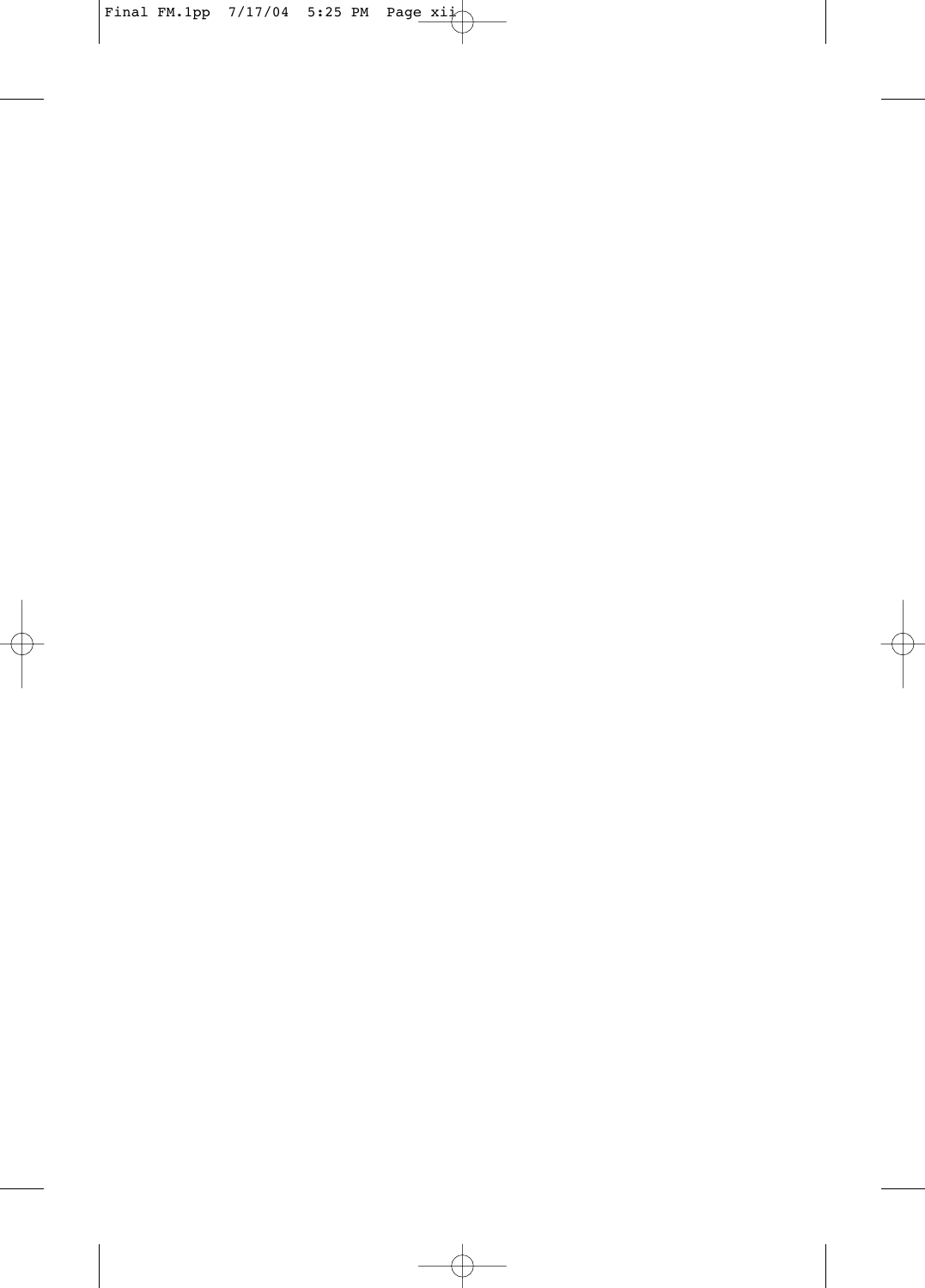### **COMMISSION STAFF**

Philip Zelikow, *Executive Director* Christopher A. Kojm, *Deputy Executive Director* Daniel Marcus, *General Counsel*

Joanne M.Accolla *Staff Assistant* Alexis Albion *Professional Staff Member* Scott H.Allan, Jr. *Counsel* John A.Azzarello *Counsel* Caroline Barnes *Professional Staff Member* Warren Bass *Professional Staff Member* Ann M. Bennett *Information Control Officer* Mark S. Bittinger *Professional Staff Member* Madeleine Blot *Counsel* Antwion M. Blount *Systems Engineer* Sam Brinkley *Professional Staff Member* Geoffrey Scott Brown *Research Assistant* Daniel Byman *Professional Staff Member* Dianna Campagna *Manager of Operations*

Samuel M.W. Caspersen *Counsel* Melissa A. Coffey *Staff Assistant* Lance Cole *Consultant* Marquittia L. Coleman *Staff Assistant* Marco A. Cordero *Professional Staff Member* Rajesh De *Counsel* George W. Delgrosso *Investigator* Gerald L. Dillingham *Professional Staff Member* Thomas E. Dowling *Professional Staff Member* Steven M. Dunne *Deputy General Counsel* Thomas R. Eldridge *Counsel* Alice Falk *Editor* John J. Farmer, Jr. *Senior Counsel & Team Leader* Alvin S. Felzenberg *Deputy for Communications*